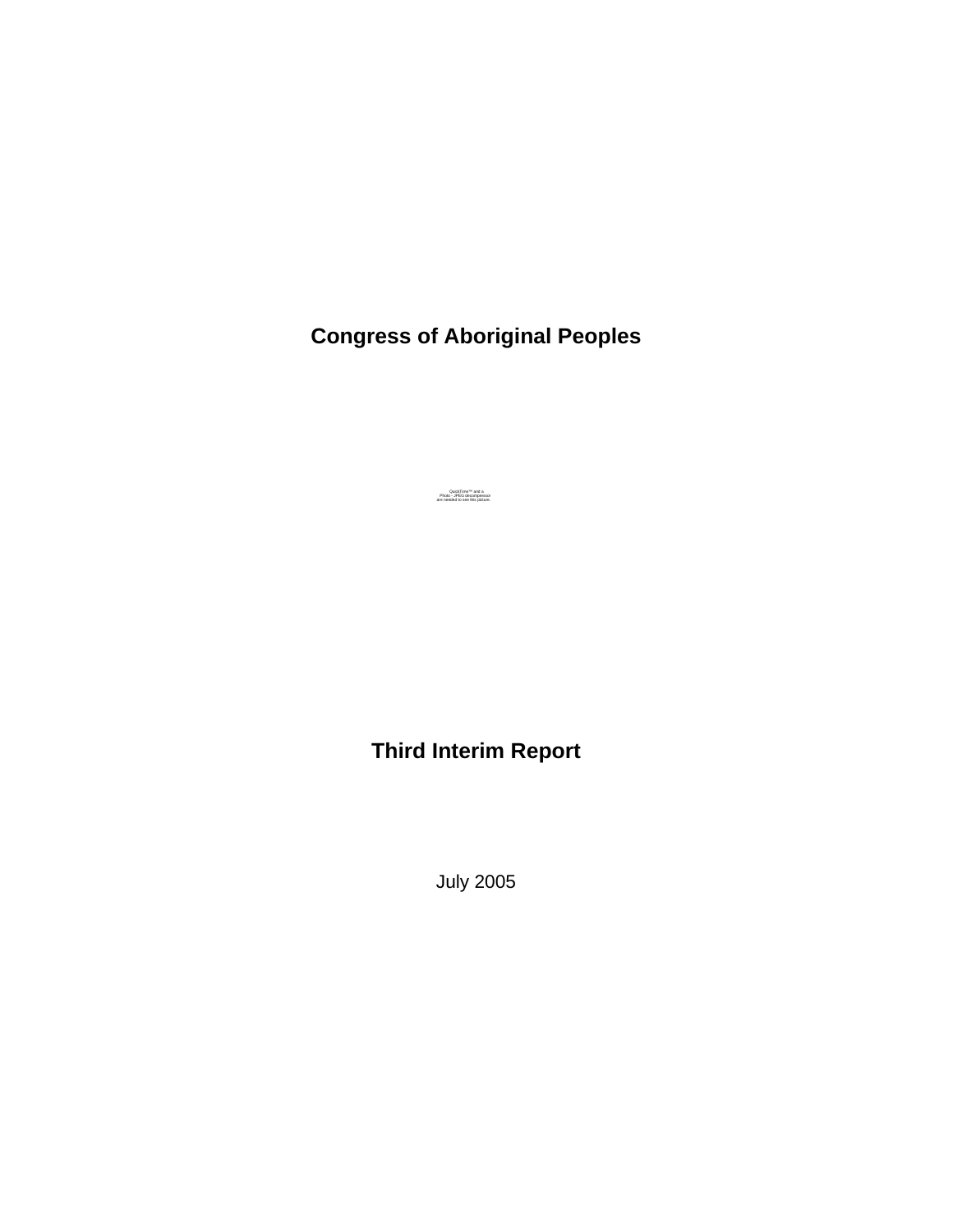## **OVERVIEW**

### *Nationally*

- On-going work of a steering committee;
- On-going liaison with NWMO;
- On-going briefing of affiliate leadership and CAP Executive;
- Distribution of information to affiliates;
- Distribution of NWMO publications including the Draft Study Report;
- Research on issues related to the nuclear fuel waste issues;
- Compilation of commentary on the Draft Study Report;
- Collection and analysis of questionnaires; and
- News releases to Aboriginal community newspapers.

## *Regionally*

- On-going liaison with Regional coordinators designated in each CAP affiliate;
- Ongoing briefing of affiliate leadership;
- Review of materials distributed by NWMO;
- Liaison with CAP coordination team; and
- Follow-up to the Regional dialogue meetings

# **REGIONAL DIALOGUES**

- Agreements prepared and signed between CAP and its affiliate organizations;
- Information distributed to CAPs affiliate organizations;
- Attendance at various affiliate dialogue sessions;
- Affiliate organization leadership briefed on the issue;
- Affiliate representatives met with NWMO; and
- CAP executive briefed on the issue.

# **Congress of Aboriginal Peoples Workshop - NWMO Draft Study Report**

On June 17, 2005 CAP held a workshop to discuss NWMO's Draft Study Report. Participants included key informants from all the CAP affiliates. All participants received information relevant to the nuclear fuel waste issue and met face-to-face with Tony Hodge, NWMO official in charge of the Aboriginal dialogue. During the afternoon session, participants heard arguments from Dr. Gordon Edwards of the Canadian Coalition for Nuclear Responsibility in regard to the Draft Study Report.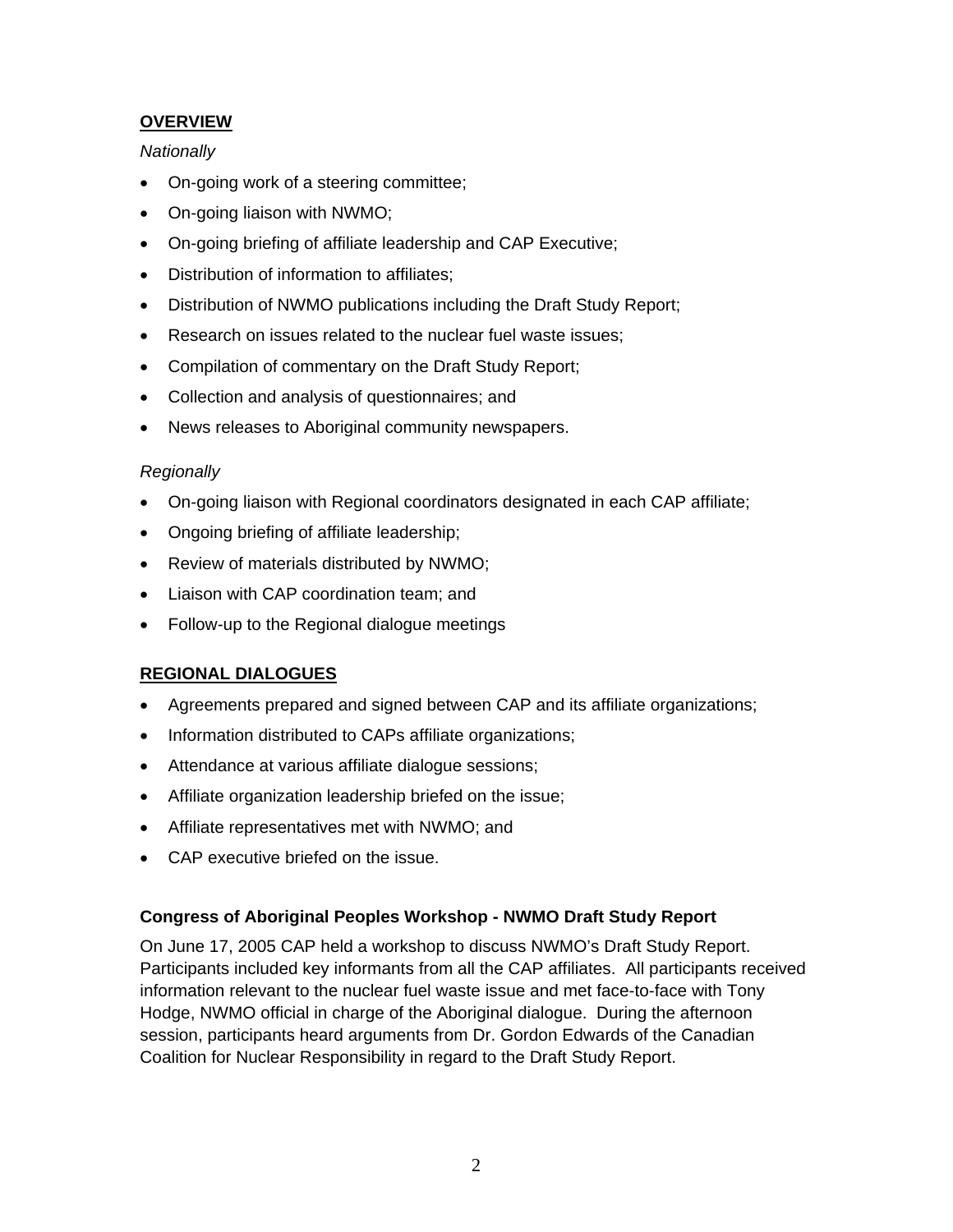### *Native Council of Prince Edward Island* **–**

Native Council of Prince Edward Island (NCPEI) signed an agreement with CAP to undertake a dialogue process from December 2004 to May 31, 2005. Issues for discussion included the three technical methods: 1) deep geological disposal in the Canadian Shield; 2) Storage at nuclear reactor sites; and 3) centralized storage, either above or below ground. NCPEI provided key observations regarding NWMO's discussion document #2 *Understanding the Choices*. On February 5, 2005 a dialogue session was held at the University of Prince Edward Island. NWMO official Mike Krizanc attended and met face-to-face with NCPEI participants. During the reporting period, NCPEI was in contact with various media in Atlantic Canada and this attracted interest in the overall agenda. Finally, NCPEI participated in the CAP steering committee meeting and the CAP workshop for key informants on June 17, 2005. During the reporting period, the questionnaire was designed and reviewed by CAP affiliates. This tool assisted in conducting the dialogue and sharing our opinions and views on the critical issue of nuclear fuel waste. Questionnaires were distributed, completed and returned to the CAP national office.

## *Aboriginal Council of Manitoba –*

During the reporting period, Aboriginal Council of Manitoba (ACM) reached a draft agreement with CAP. No specific funding had been provided for their participation by NWMO to CAP. ACM received funding from CAP and distributed NWMO information to participants. In addition, ACM provided comments on NWMO's publication *Understanding the Choices*. Finally, ACM participated in the CAP steering committee meeting and the CAP workshop for key informants on June 17, 2005. During the reporting period, the questionnaire was designed and reviewed by ACM. This tool assisted in conducting the dialogue and sharing our opinions and views on the critical issue of nuclear fuel waste. Questionnaires were distributed, completed by ACM and returned to the CAP national office.

## *Labrador Metis Nation –*

Labrador Metis Nation (LMN) signed an agreement with CAP to undertake a dialogue process from December 2004 to May 31, 2005. Issues for discussion included the three technical methods: 1) deep geological disposal in the Canadian Shield; 2) Storage at nuclear reactor sites; and 3) centralized storage, either above or below ground. On February 26, 2005 a dialogue session was held at the LMN Annual General Assembly in Goose Bay, Labrador. NWMO official Tony Hodge attended and met face-to-face with LMN participants. There was a presentation by Daniel LeBlanc from the Atlantic Canada Energy Coalition. Finally, LMN participated in the CAP steering committee meeting and the CAP workshop for key informants on June 17, 2005.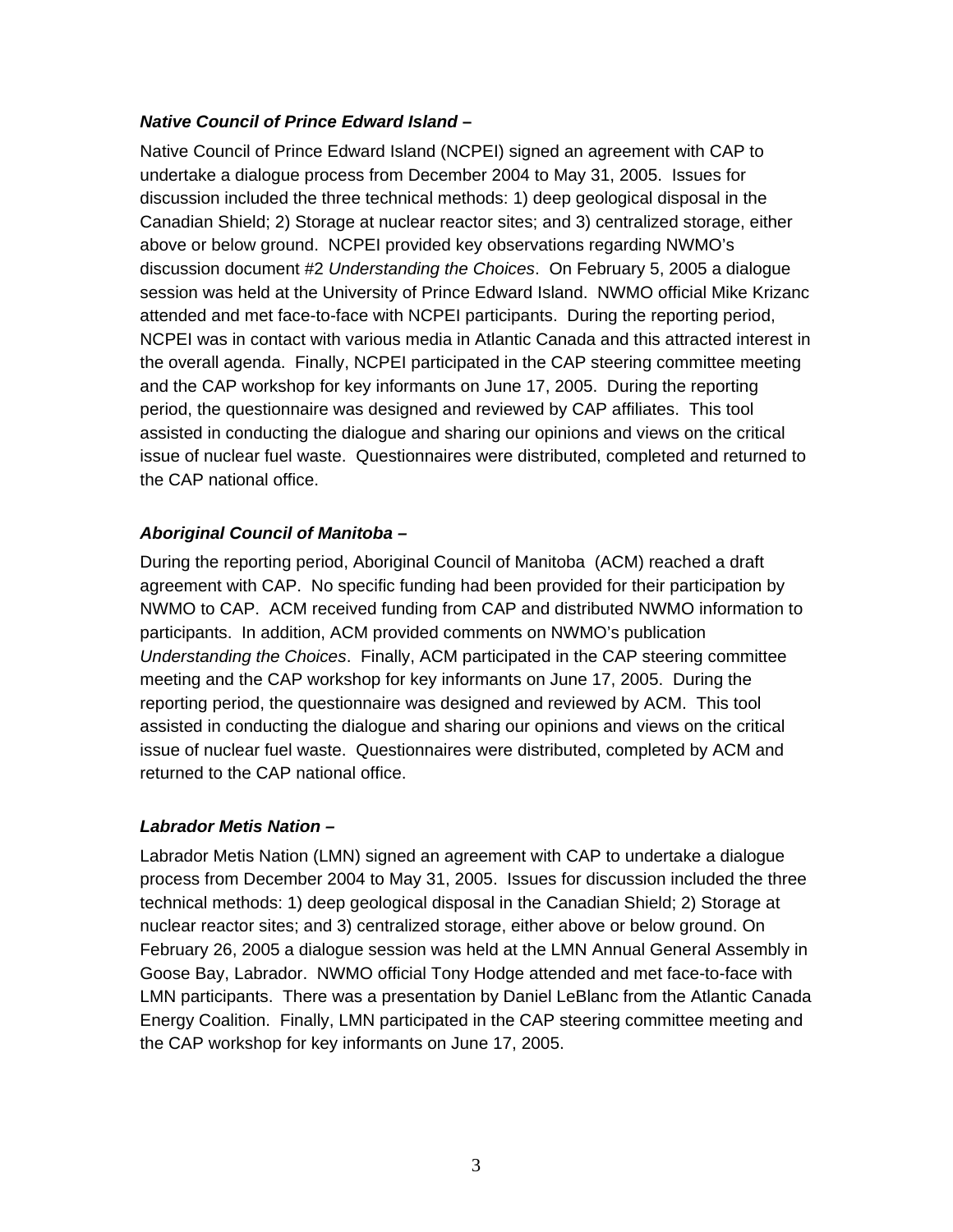### *New Brunswick Aboriginal Peoples Council –*

New Brunswick Aboriginal Peoples Council (NBAPC) signed an agreement with CAP to undertake a dialogue process from December 2004 to May 31, 2005. Issues for discussion included the three technical methods: 1) deep geological disposal in the Canadian Shield; 2) Storage at nuclear reactor sites; and 3) centralized storage, either above or below ground. NBAPC provided key observations regarding NWMO's discussion document #2 *Understanding the Choices*. On February 26, 2005 a dialogue session was held at the Lord Beaverbrook Hotel in Fredericton, NB. NWMO official Mike Krizanc attended and met face-to-face with NBAPC participants. During the reporting period, NBAPC was in contact with various media in Atlantic Canada. In addition, NBAPC created a page on their website devoted to the nuclear fuel waste issue. Finally, NBAPC participated in the CAP steering committee meeting and the CAP workshop for key informants on June 17, 2005. During the reporting period, the questionnaire was designed and reviewed by NBAPC. This tool assisted in conducting the dialogue and sharing our opinions and views on the critical issue of nuclear fuel waste. Questionnaires were distributed to NBAPC membership, completed and returned to the CAP national office.

#### *Federation of Newfoundland Indians –*

Federation of Newfoundland Indians (FNI) signed an agreement with CAP to undertake a dialogue process from December 2004 to May 31, 2005. Issues for discussion included the three technical methods: 1) deep geological disposal in the Canadian Shield; 2) Storage at nuclear reactor sites; and 3) centralized storage, either above or below ground. FNI provided key observations regarding NWMO's discussion document #2 *Understanding the Choices*. FNI funded nine Band councils in Newfoundland to undertake distribution of information and dialogue among their membership using the questionnaire prepared by CAP. This process was approved by the Board of Directors as a method to seek input from the membership on the nuclear fuel waste issue. The FNI issued a press release to various media outlets in Newfoundland and Chief Brendan Sheppard undertook an interview with Chris O'Neal Yates on CBC Radio. The issue was also covered in the FNI publication *Mi'Kmak News* which is distributed to membership householders throughout the province. During the reporting period, the questionnaire was designed and reviewed by FNI. This tool assisted in conducting the dialogue and sharing our opinions and views on the critical issue of nuclear fuel waste. Questionnaires were distributed by FNI, completed and returned to the CAP national office.

#### *United Native Nations –*

United Native Nations (UNN) signed an agreement with CAP to undertake a dialogue process from December 2004 to May 31, 2005. Issues for discussion included the three technical methods: 1) deep geological disposal in the Canadian Shield; 2) Storage at nuclear reactor sites; and 3) centralized storage, either above or below ground. UNN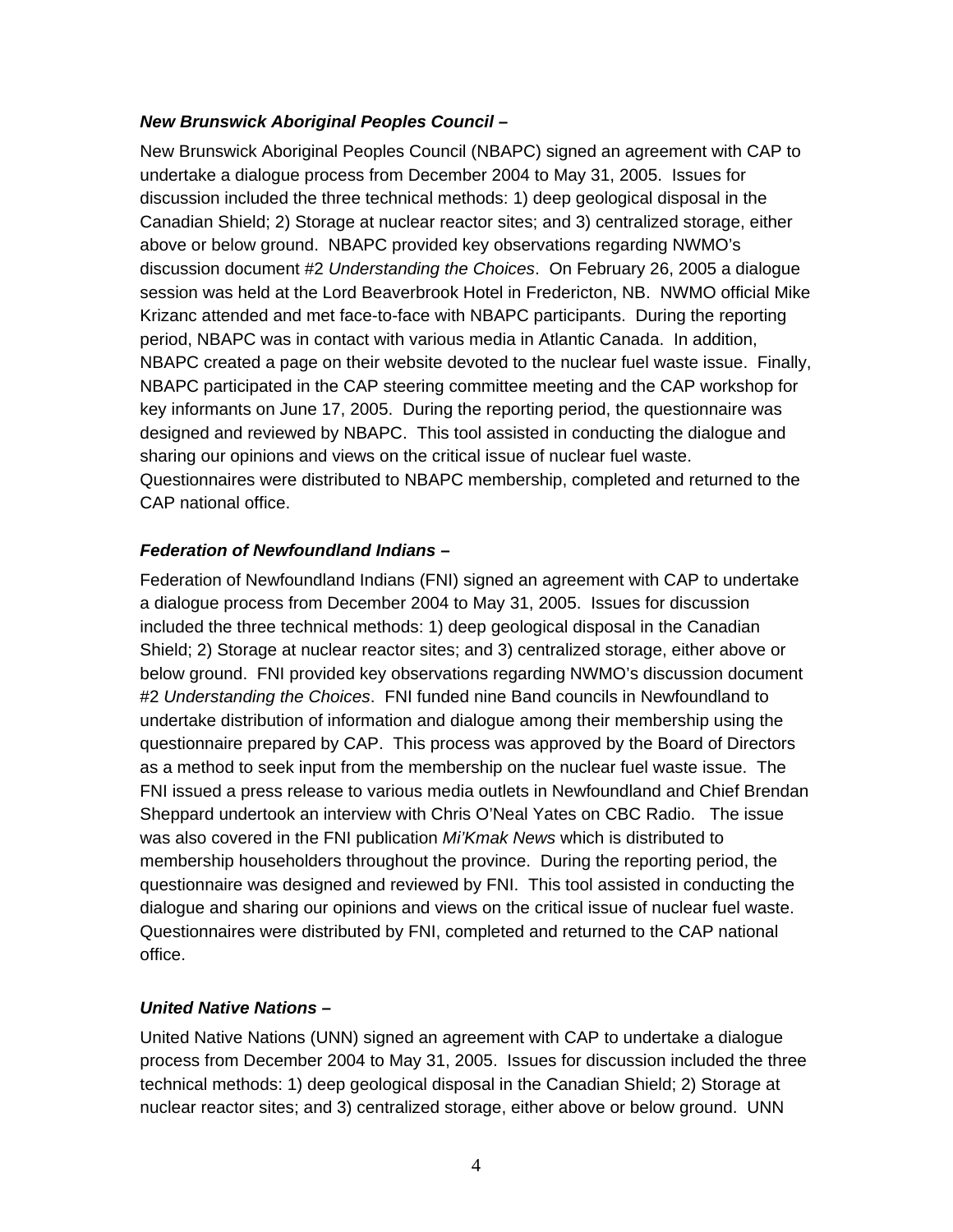provided key observations regarding NWMO's discussion document #2 *Understanding the Choices*. On March 29, 2005 a dialogue session was held at the Vancouver Aboriginal Friendship Centre. This session received a presentation from NWMO official Mike Krizanc. A traditional dance from the traditional mother and grandmothers drum group took place. Media were sent information concerning the event and posters were distributed throughout the downtown eastside. Mike Krizanc attended and met face-toface with UNN participants. UNN participated in both the CAP steering committee meeting and the CAP workshop for key informants on June 17, 2005. During the reporting period, the questionnaire was designed and reviewed by UNN. This tool assisted in conducting the dialogue and sharing our opinions and views on the critical issue of nuclear fuel waste. Questionnaires were distributed by UNN, completed and returned to the CAP national office.

## *Native Council of Nova Scotia –*

Native Council of Nova Scotia (NCNS) signed an agreement with CAP to undertake a dialogue process from December 2004 to May 31, 2005. Issues for discussion included the three technical methods: 1) deep geological disposal in the Canadian Shield; 2) Storage at nuclear reactor sites; and 3) centralized storage, either above or below ground. NCPEI provided key observations regarding NWMO's discussion document #2 *Understanding the Choices*. During the reporting period, NCNS was in contact with various media in Atlantic Canada. NCNS produced a special edition of their quarterly newsletter *Taliaq* devoted to the issue of uranium nuclear waste management. The publication contained comprehensive information on the issue from the *Nuclear Fuel Waste Act* to the information produced by NWMO. Copies of the newsletter were shipped to CAP's affiliates across Canada to assist them in their dialogue. The CAP questionnaire was attached to the NCNS special edition newsletter. NCNS participated in both the CAP steering committee meeting and the CAP workshop for key informants on June 17, 2005. During the reporting period, the questionnaire was designed and reviewed by NCNS. This tool assisted in conducting the dialogue and sharing our opinions and views on the critical issue of nuclear fuel waste. Questionnaires were distributed by NCNS, completed and returned to the CAP national office.

## *CAP Western Office –*

The CAP Western Office signed an agreement with CAP to undertake a dialogue process from December 2004 to May 31, 2005. Issues for discussion included the three technical methods: 1) deep geological disposal in the Canadian Shield; 2) Storage at nuclear reactor sites; and 3) centralized storage, either above or below ground. NCPEI provided key observations regarding NWMO's discussion document #2 *Understanding the Choices*. On January 14, 2005, the CAP Western office hosted a dialogue session at the W.R. Castell Central Library in Calgary. NWMO official Mike Krizanc attended and met face-to-face with participants. Questionnaires were distributed, completed and returned to the CAP national office.